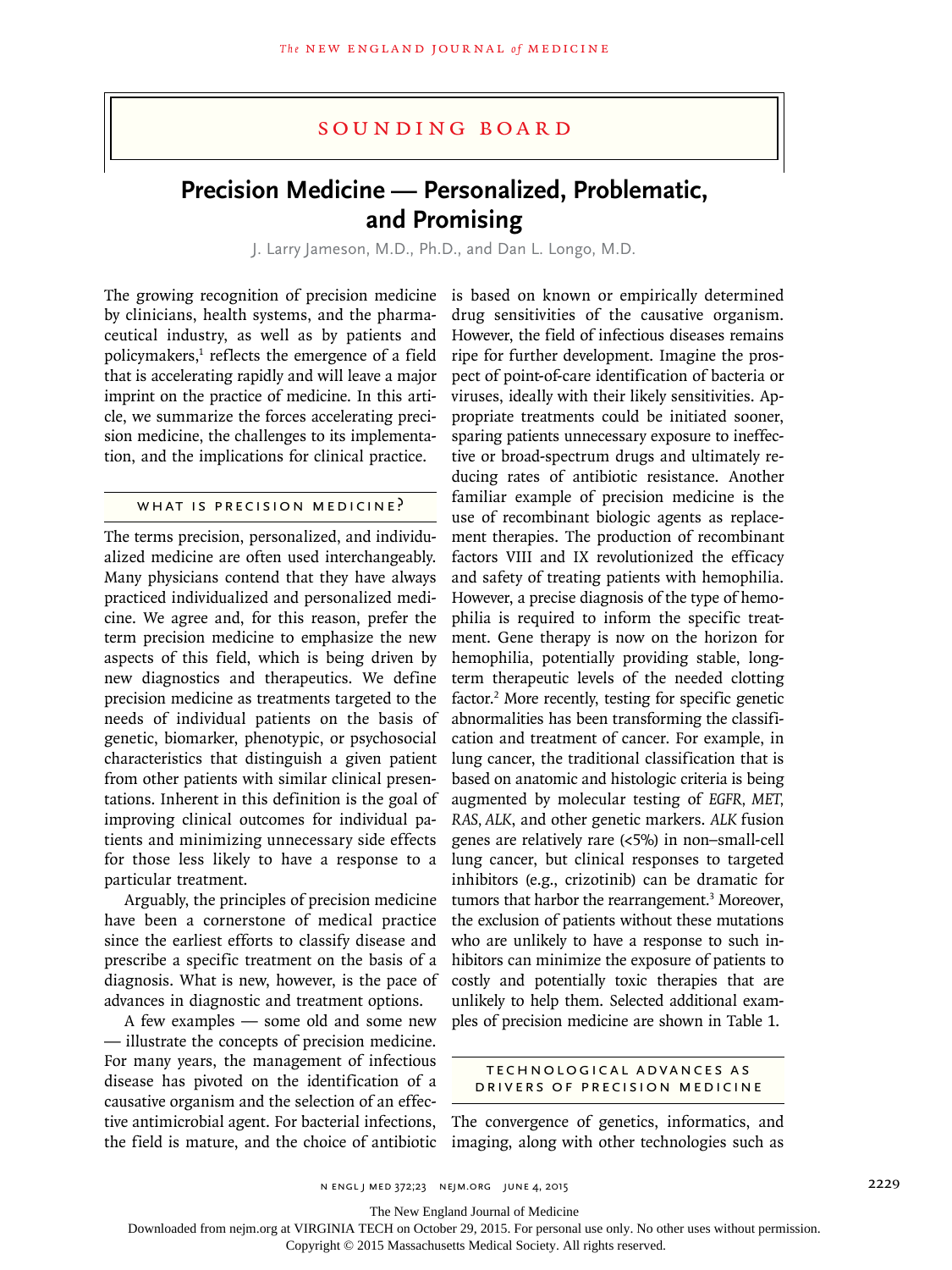| Table 1. Examples of Conditions in Which Precision Medicine Has Been Used.* |                                          |                              |                                                      |
|-----------------------------------------------------------------------------|------------------------------------------|------------------------------|------------------------------------------------------|
| <b>Medical Field</b>                                                        | <b>Disease</b>                           | <b>Biomarker</b>             | <b>Intervention</b>                                  |
| Cancer                                                                      | Chronic myeloid leukemia                 | <b>BCR-ABL</b>               | Imatinib <sup>4</sup>                                |
|                                                                             | Lung cancer                              | EML4-ALK                     | Crizotinib <sup>3</sup>                              |
| Hematology                                                                  | Thrombosis                               | Factor V Leiden              | Avoid prothrombotic drugs <sup>5</sup>               |
| Infectious disease                                                          | HIV/AIDS                                 | CD4+ T cells, HIV viral load | Highly active antiretroviral<br>therapy <sup>6</sup> |
| Cardiovascular<br>disease                                                   | Coronary artery disease                  | CYP2C19                      | Clopidogrel <sup>7</sup>                             |
| Pulmonary disease                                                           | Cystic fibrosis                          | G551D                        | Ivacaftor <sup>8</sup>                               |
| Renal disease                                                               | Transplant rejection                     | Urinary gene signature       | Antirejection drugs <sup>9</sup>                     |
| Hepatology                                                                  | Hepatitis C                              | Hepatitis C viral load       | Direct-acting antiviral agents <sup>10</sup>         |
| Endocrine disease                                                           | Multiple endocrine neo-<br>plasia type 2 | <b>RET</b>                   | Prophylactic thyroidectomy <sup>11</sup>             |
| Metabolic disease                                                           | Hyperlipidemia                           | LDL cholesterol              | Statins <sup>12</sup>                                |
| Neurology                                                                   | Autoimmune encephalitis                  | CXCL13                       | Immunotherapy <sup>13</sup>                          |
| Psychiatry                                                                  | Alcohol-use disorder                     | GRIK1                        | Topiramate <sup>14</sup>                             |
| Pharmacogenomics                                                            | Smoking cessation                        | CYP2A6                       | Varenicline <sup>15</sup>                            |
| Ophthalmology                                                               | Leber's congenital<br>amaurosis          | RPE65                        | Gene therapy <sup>16</sup>                           |

\* In the biomarker column, proteins or genes that are probed to find the specific variants of interest are shown. AIDS denotes acquired immunodeficiency syndrome, HIV human immunodeficiency virus, and LDL low-density lipoprotein.

cell sorting, epigenetics, proteomics, and metabolomics, is rapidly expanding the scope of precision medicine by refining the classification of disease, often with important prognostic and treatment implications (Fig.  $1$ ).<sup>17</sup>

Among these new technologies, genetics and next-generation DNA sequencing methods are having the greatest effect. The prospect of sequencing whole exomes or genomes for less than \$1,000 reshapes our thinking about approaches to genetic testing.18 The clinical implications will be greatest when the results of genetic testing are actionable, thus informing prognosis or treatment.19 For example, the molecular diagnosis of multiple endocrine neoplasia type 2 allows prophylactic thyroidectomy and regular screening for medullary thyroid cancer, pheochromocytoma, and hyperparathyroidism in affected persons; it also spares unaffected family members from unnecessary screening.<sup>11</sup>

Imaging is not always considered as part of precision medicine, yet it has profoundly changed how we treat patients. Many diagnoses can now be made with reasonable confidence on the basis of imaging, which spares patients from more invasive testing or unnecessary surgery. A generation ago, many patients with severe abdominal pain would undergo surgery to rule out appendicitis before rupture; now computed tomography and ultrasonography provide greater sensitivity and specificity in the preoperative diagnosis of appendicitis.20 Positron-emission tomography provides an additional means of detecting metabolically active cancer that is not readily seen with more traditional imaging and is being used to guide management decisions in response-adapted treatment programs for Hodgkin's lymphoma.<sup>21</sup>

Electronic health records contain a rich database of clinical information. In the future, algorithms will be developed to identify patients with disease risk factors (e.g., for patients with diabetes and elevated low-density lipoprotein cholesterol levels who are not taking a statin) or with a need for guideline-based screening (e.g., colonoscopy on the basis of age and family history) or to apply pharmacogenetic guidelines to assist with drug selection and administration.<sup>22</sup> As the costs of genetic testing fall, electronic health records can be prepopulated with relevant genetic or pharmacogenomic data, providing clinicians with actionable information about which patients are positive for factor V Leiden or

The New England Journal of Medicine

Downloaded from nejm.org at VIRGINIA TECH on October 29, 2015. For personal use only. No other uses without permission.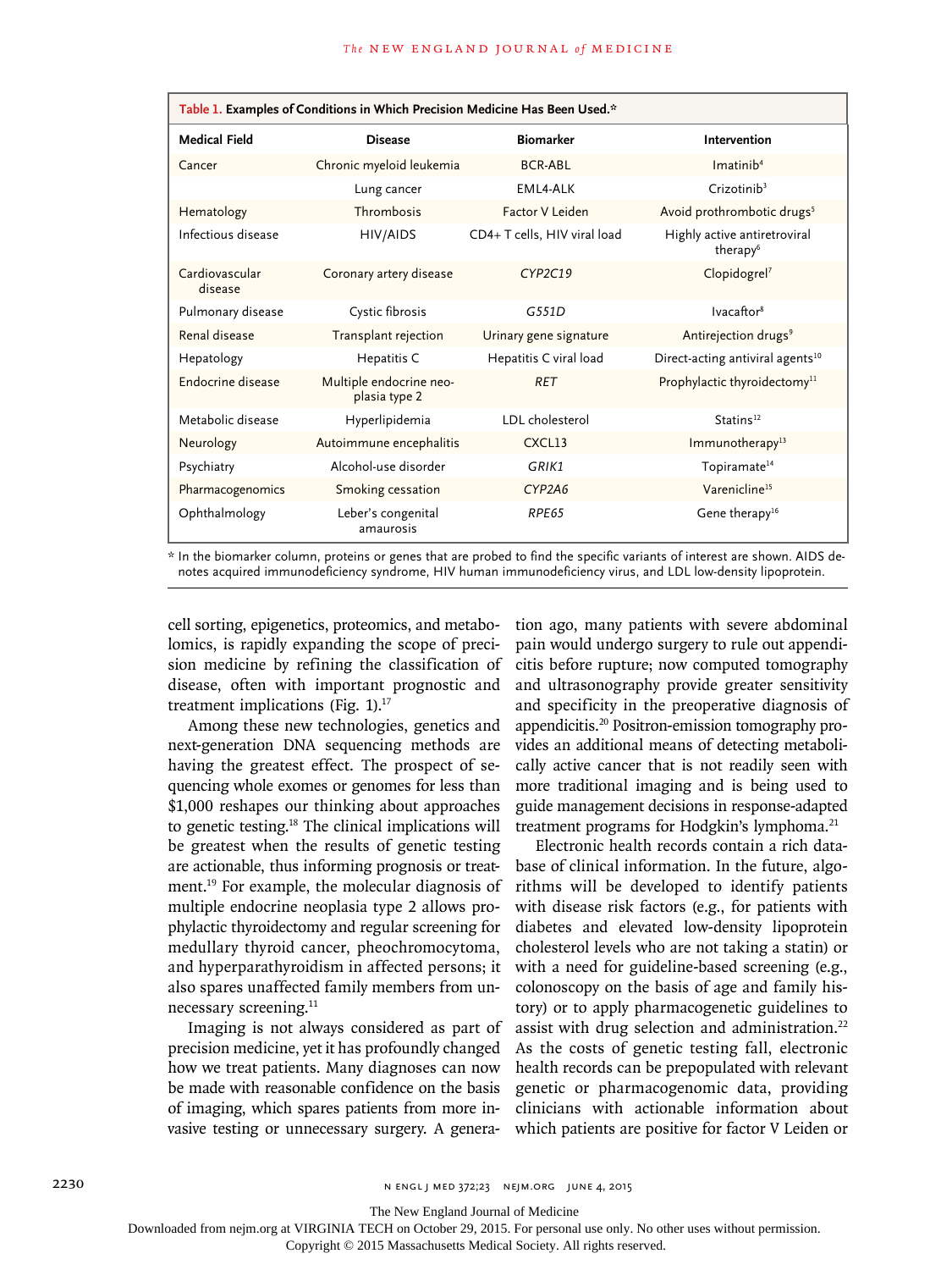are unable to metabolize the prodrug clopidogrel.7 With appropriate protections, eligible patients can be identified for clinical trials. None of these approaches will replace physician judgment about individual patients. Among other concerns, medical records contain errors and will not always contain relevant information important for treating a particular patient.

#### PRECISION MEDICINE AND DISRUPTIVE CHANGE IN THE PRACTICE of Medicine

Patients, physicians, health systems, payers, and the diagnostics and pharmaceutical industries share interests in precision medicine, although such interests are not fully aligned (Fig. 1). Patients seek a clearer understanding of their disease, its prognosis, and the most effective treatment in terms of efficacy and side effects. Physicians and health systems share these interests but also must balance individual patient needs with management of overall health care utilization. Payers are concerned that new diagnostic tests and drugs will drive up health care expenditures and remain skeptical that these costs will be offset by more selective use and fewer side effects. The pharmaceutical industry seeks new drug opportunities, but often such drugs replace existing and profitable therapies. Thus, precision medicine is a classic example of disruptive innovation, defined as a circumstance in which an innovation threatens to revolutionize an existing standard (e.g., when digital photography rapidly replaced film photography).<sup>23</sup> There is a sweet spot where the interests of various stakeholders in the health care sector con $verge$  — it is the rigorous evaluation of efficacy, safety, and cost-effectiveness, all performed with an open mind about whether the tools of precision medicine provide value.<sup>24</sup>

## Challenges for Precision Medicine

Perhaps the most daunting challenge for precision medicine is to manage the complexity associated with the progressively refined nosology (classification) of disease. Medicine has a long history of being divided into "lumpers and splitters"; lumpers tend to group related entities together, and splitters tend to apply more precise



**Figure 1. Scope of Precision Medicine.**

The need for precision medicine is driven by the heterogeneous nature of many diseases. New diagnostic tests allow for refined classification of disease, which may have important prognostic implications. When targeted therapies are available, clinical studies can assess efficacy, safety, and costeffectiveness, leading to revised clinical guidelines. Clinical implementation requires adoption by regulatory agencies, payers, physicians, and patients. Each of these groups has a different perspective, role, and incentive when it comes to clinical implementation.

definitions and thereby define more discrete entities. The advances in genetics and biomarkers will shift this balance in favor of the splitters. Leber's congenital amaurosis can be caused by mutations in at least 14 genes. This phenomenon of locus heterogeneity has historically been the realm of geneticists. However, the gene-replacement strategy for Leber's congenital amaurosis involves viral vector delivery and expression of a specific missing protein, RPE65, encoded by only 1 of these genes. This example foreshadows how more refined disease classification may lead to expanded decision algorithms and treatment options. On the other hand, disorders of particular pathways can be associated with myriad diseases

The New England Journal of Medicine

Downloaded from nejm.org at VIRGINIA TECH on October 29, 2015. For personal use only. No other uses without permission.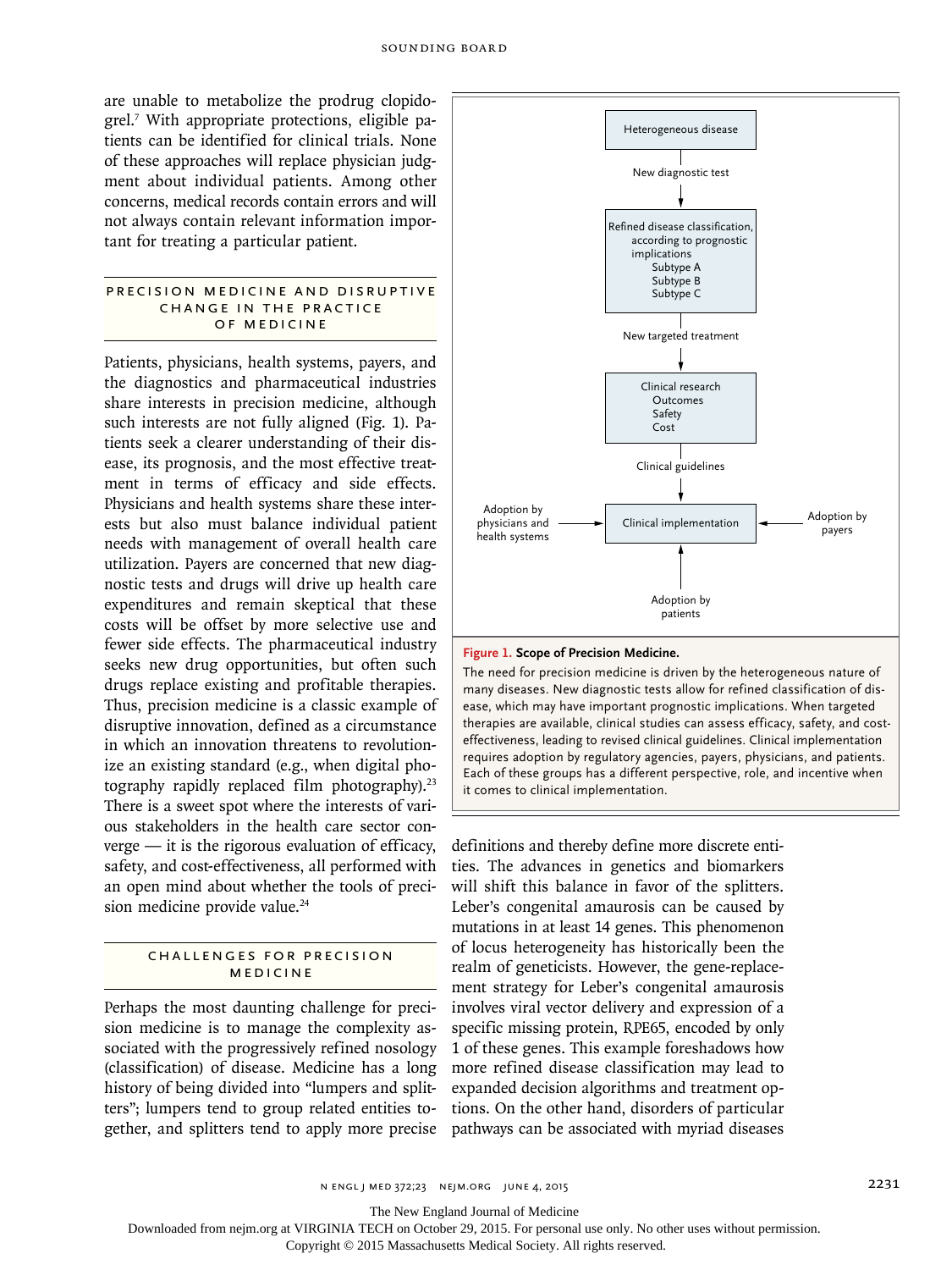

(Fig. 1). Mutations in the gene that encodes nuclear lamins (*LMNA*) in patients with so-called laminopathies can cause cardiomyopathy, muscular dystrophy, lipodystrophy, and progeria, among other conditions, $25$  which highlights the challenge of predicting how abnormalities in a particular pathway will translate into disease. In addition to the increasing complexity of disease classification, a stunning number of new genetic alterations are being uncovered by next-generation sequencing. Although some of these mutations are clearly associated with disease, it is difficult to evaluate the role, if any, for many of the genetic variants.19

How can physicians adapt to this daunting explosion of information and the associated clinical guidelines (Fig. 2)? Memorization no longer serves this function. Increasingly, we must use informatics to assist us  $-$  not for replacing judgment but for providing facts. Indeed, primary care providers may have the most challenging

role in precision medicine. They stand on the front lines of the clinical care delivery system with a mandate to prevent disease, identify early signs of disease, and navigate referral paths that now have many more branches as a result of precision medicine. Increasingly, referral pathways will be needed to help connect selected patients to an expert with increased access to the emerging data and clinical guidelines.

Better biomarkers are needed to assist with disease detection and to help guide treatment, particularly for common acquired conditions without a strong genetic predisposition. Efforts to identify biomarkers for concussion, $26$  imaging tests to detect Alzheimer's disease,<sup>27</sup> and circulating tumor markers<sup>28</sup> exemplify the clinical need for such diagnostic tools. The financial incentives to create new diagnostic tests are not as strong as those to create new drugs, despite the fact that diagnostics and therapeutics are inextricably linked. Controversies about the most

The New England Journal of Medicine

Downloaded from nejm.org at VIRGINIA TECH on October 29, 2015. For personal use only. No other uses without permission.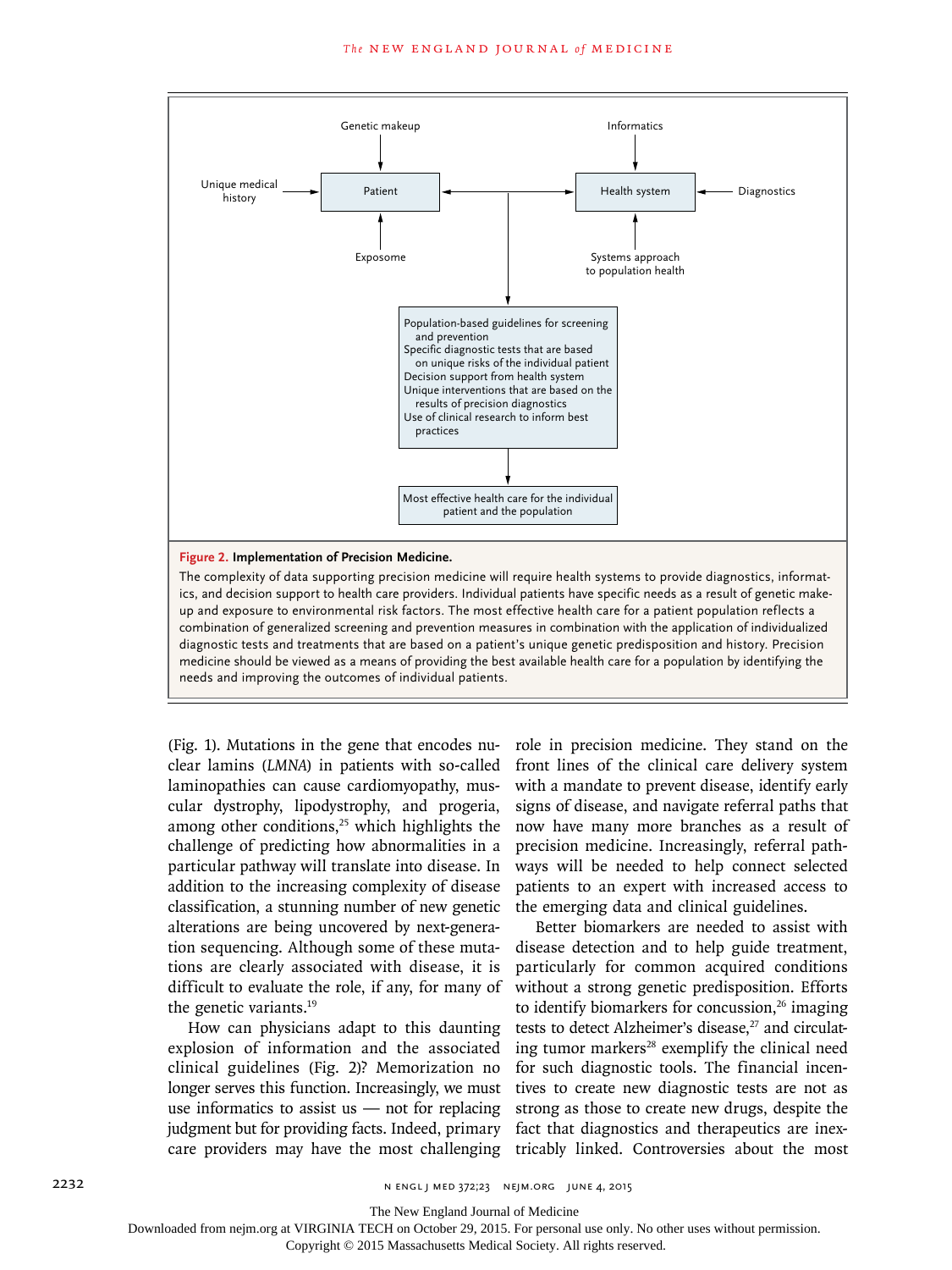effective use of mammography and testing for prostate-specific antigen serve as a reminder of the challenges associated with establishing clinical guidelines, even when markers are sensitive and specific and have clear utility in selected patients.

## Future Opportunities for Precision Medicine

In addition to medications that target altered genetic pathways in cancer, such as imatinib for patients with chronic myeloid leukemia who have a BCR-ABL mutation<sup>4</sup> or vemurafenib for those with melanoma or thyroid cancer who carry the *BRAF* V600E variant,<sup>29</sup> there is growing interest in targeted immunotherapies for cancer. Such therapies include antibodies against tumor pathways (e.g., trastuzumab against the tyrosine kinase ERBB2 [HER2])<sup>30</sup> or immune checkpoint pathways (e.g., nivolumab against  $PD-1$ )<sup>31</sup> and the use of autologous T cells engineered to target specific antigens (e.g., CD19 on B-cell cancers).<sup>32</sup> Of note, these immunotherapy approaches require matching known antigens or pathways with the antibodies or the engineered T cells. Thus, the principle of coupling diagnostics and therapeutics will also be a major feature of immunotherapy.

Advances in DNA sequencing have enabled studies of the microbiome, a surprisingly large ecosystem embedded on the surface of our skin and mucosal tracts. Emerging evidence suggests that the composition of a person's microbiome is a combination of innate immunity, introduction to organisms early in life, diet, and exposure to antibiotics and other environmental factors. Studies examining the microbiome in obesity, cardiovascular disease, cystic fibrosis, inflammatory bowel disease, skin disorders, cancer risk, and autism provide an indication of the level of interest in this emerging field, which may offer opportunities for individualized interventions.33

Another provocative opportunity in precision medicine is the use of technology to assist with acute interventions in individual patients. A wellknown example is the use of automated defibrillators to detect and interrupt cardiac arrhythmias. One can imagine analogous opportunities in epilepsy or hypoglycemia. Can we develop sensors or biomarkers to better predict premature labor or preeclampsia? As mobile technology is used to assist with health monitoring and becomes more fully integrated with health records, can it be used to detect mood swings or pathologic skin lesions and to serve as a more effective reminder to monitor weight, blood pressure, glucose, international normalized ratio (INR), vaccinations, and medication adherence? Behavioral health may prove to be another dimension of precision medicine, one that is characterized by designing feedback systems or incentives tailored specifically to individual patients.<sup>34</sup>

In this article, we have highlighted the convergence of a variety of technological breakthroughs that are accelerating the field of precision medicine. The extent to which these advances are constructive or disruptive depends on our ability to harness vast amounts of new knowledge and treatment options within the framework of everyday clinical practice (Fig. 2). Changes that occur will require reengineering and adaptations by multiple stakeholders.<sup>35</sup> Medical school curricula will need to focus even more on information management. Physicians will require informatics support and algorithms that work in the background to assist with information management and decision making. Health systems will need to design pathways that facilitate ready access to specialists when appropriate. Regulatory agencies and payers will need to evaluate and support, when appropriate, advances in precision medicine if patients are to receive maximum benefit. When the term precision medicine disappears from our lexicon, we will know that a revised disease classification with more targeted treatment options has become the norm.

Disclosure forms provided by the authors are available with the full text of this article at NEJM.org.

From the University of Pennsylvania Perelman School of Medicine, Philadelphia (J.L.J.).

This article was published on May 27, 2015, at NEJM.org.

**1.** Collins FS, Varmus H. A new initiative on precision medicine. N Engl J Med 2015;372:793-5.

**2.** Nathwani AC, Reiss UM, Tuddenham EG, et al. Long-term safety and efficacy of factor IX gene therapy in hemophilia B. N Engl J Med 2014;371:1994-2004.

**3.** Kwak EL, Bang YJ, Camidge DR, et al. Anaplastic lymphoma kinase inhibition in non–small-cell lung cancer. N Engl J Med 2010;363:1693-703.

**4.** Druker BJ, Guilhot F, O'Brien SG, et al. Five-year follow-up of patients receiving imatinib for chronic myeloid leukemia. N Engl J Med 2006;355:2408-17.

**5.** Vandenbroucke JP, Koster T, Briët E, Reitsma PH, Bertina RM, Rosendaal FR. Increased risk of venous thrombosis in oralcontraceptive users who are carriers of factor V Leiden mutation. Lancet 1994;344:1453-7.

n engl j med 372;23 nejm.org june 4, 2015 2233

The New England Journal of Medicine

Downloaded from nejm.org at VIRGINIA TECH on October 29, 2015. For personal use only. No other uses without permission.